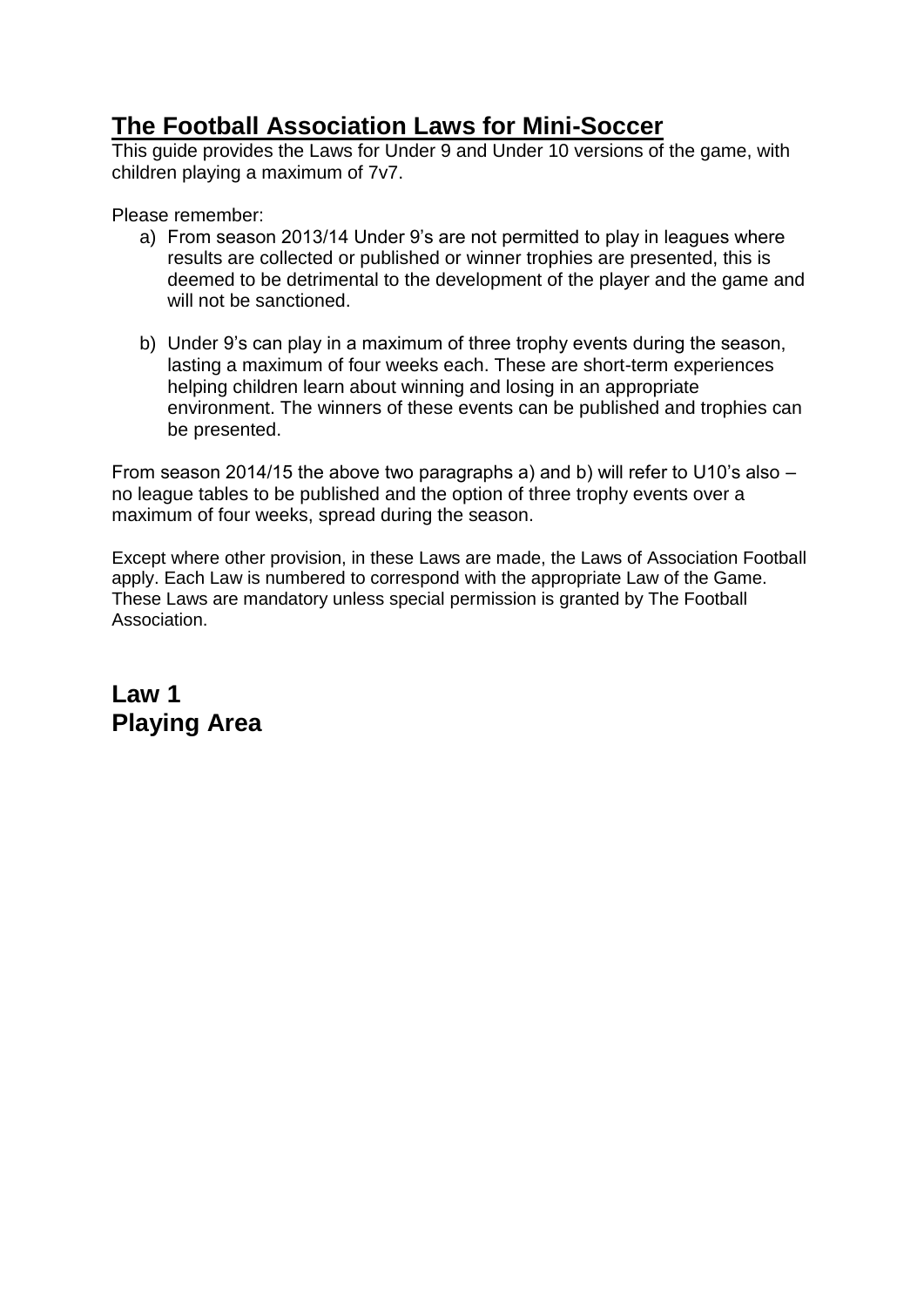

Halfway Line

The field of play is divided into two halves by a halfway line. The centre mark is indicated at the mid-point of the halfway line. This is also used as the retreat line when restarting play with a goal kick.

#### Goal Size

The distance between the posts is 12ft and the distance between the lower edge of the cross bar and the ground is 6ft.

### **Law 2 The Ball**

- The ball should be size 3 for U9
- The ball should be size 4 for U10
- It should be safe and made of leather or another suitable material

### **Law 3 Number of Players**

|                      | Maximum number per team, including goalkeeper |
|----------------------|-----------------------------------------------|
| Under 9 and Under 10 |                                               |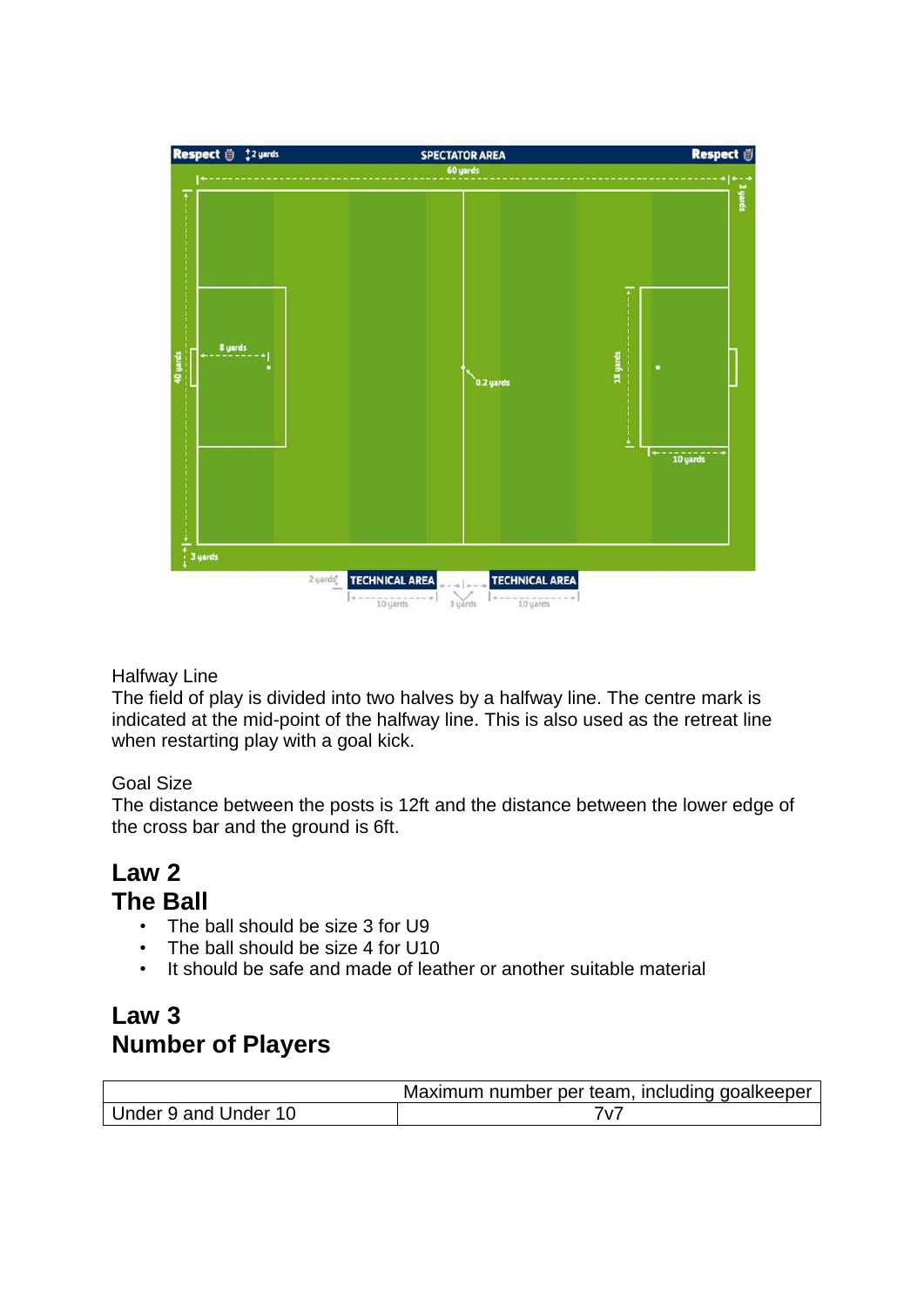The above table indicates the maximum number of players per team at that age group. If the competition would like to have smaller numbers, e.g. 4v4 at U9 or U10, this is allowed within this framework.

A match may not START if either team consists of fewer than five players. The minimum number of players in a team required for a match to CONTINUE is also five. Matches can begin with 7v6 but the importance and ethos of Mini-Soccer should be upheld wherever possible and the development of the children should come before the score line.

Players must play with and against players only from their own age range, as per Football Association and Competition rules.

Each team must not have a squad greater than double the size of the team per age.

Any number of substitutes, without being named, may be used at any time with the permission of the referee. A player who has been replaced may return to the playing area as a substitute for another player.

All team members should receive equal playing time where possible, with a best practice recommendation of at least 50% per player for each game.

# **Law 4 Playing Equipment**

Players must wear shin guards and goalkeepers must wear a distinguishing playing strip. Shin guards must be covered entirely by the socks.

Players must wear the appropriate clothing dependant on the weather.

Correct footwear must be worn for the surface of the pitch e.g. no metal studs on artificial grass pitches.

### **Law 5**

### **Referees**

#### **The Authority of the Referee**

Each match is controlled by a referee who has full authority to enforce the Laws for Mini-Soccer in connection with the match to which they have been appointed. Furthermore, referees should also recognise their role is to facilitate learning of the players, for example, allow young children to take a second attempt at a throw-in if the first is not within the Laws.

### **Law 6 Assistant Referee**

Assistant referees are not required.

### **Law 7**

### **Duration of the Game**

In any one day, no player shall play more than 60 minutes. It is the responsibility of the parent/carer or organisation to ensure the child does not exceed this. Each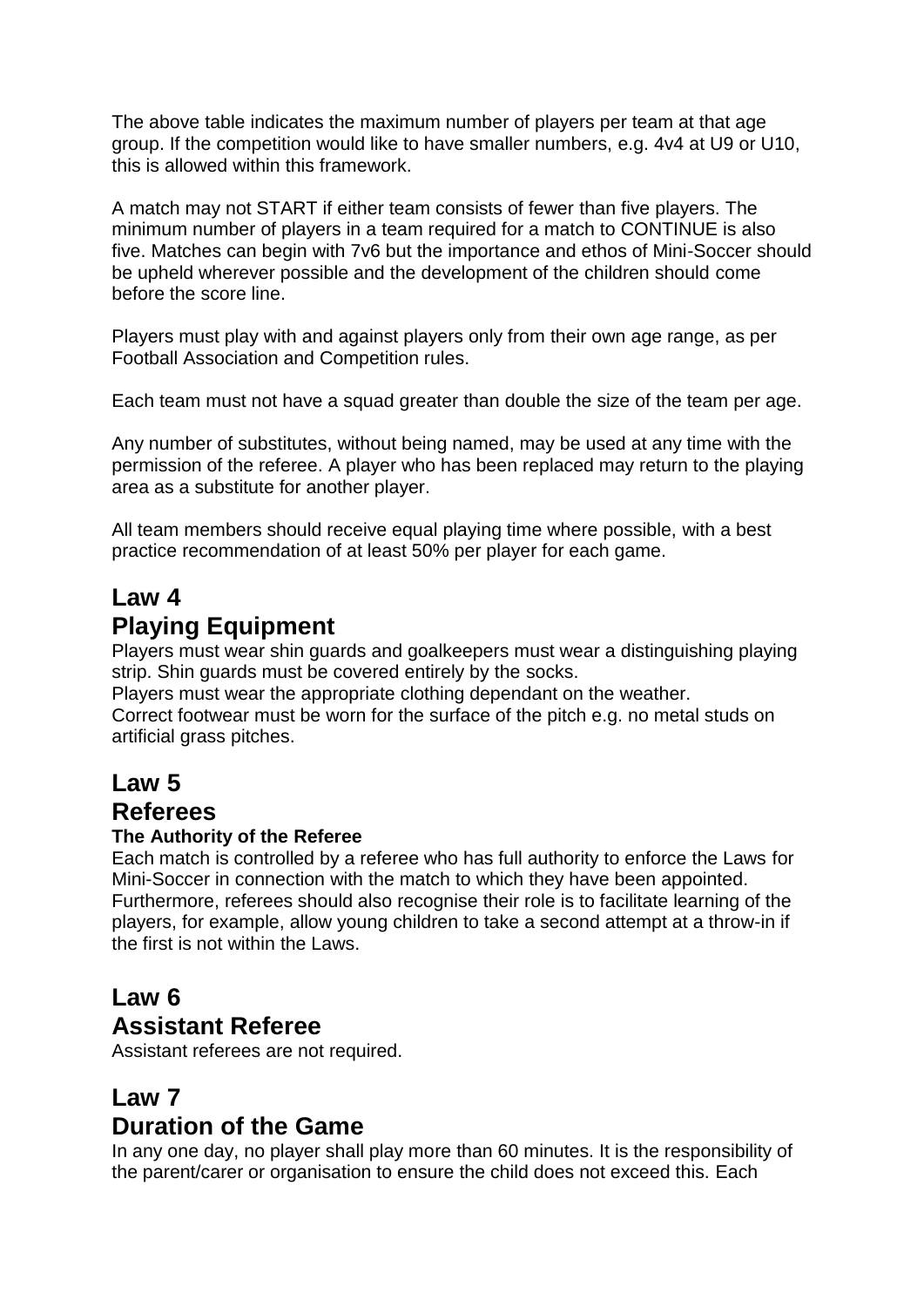league/competition will determine its own playing time within the maximum time permitted however the maximum duration will be two halves of 25 minutes.

It is permitted during development matches that the periods of play can be split into equal quarters.

The half time interval must not exceed 5 minutes.

Please refer to the Standard Code of Rules for Youth Competitions.

## **Law 8 Start and Restart of Play**

#### Procedure

A kick-off is taken at the centre of the playing area to start the game and after a goal has been scored.

Opponents must be 5 yards away from the ball and in their own half of the field. The ball must be played forward. In Mini-Soccer a goal cannot be scored directly from a start or restart of play.

#### Special Circumstances

A dropped ball to restart the match, after play has been temporarily stopped inside the penalty area, takes place on the penalty area line parallel to the goal line at the point nearest to where the ball was located when the play stopped. No goal can be scored direct from a dropped ball.

## **Law 9**

### **Ball In and Out of Play**

Normal rules apply, as per Laws of Association Football.

## **Law 10 Method of Scoring**

Normal rules apply, as per Laws of Association Football.

### **Law 11 Offside**

There is no offside.

## **Law 12 Fouls and Misconduct**

Normal rules apply, as per Laws of Association Football.

However, in Mini-Soccer all free kicks are direct.

A free kick is awarded to the opposing team if the goalkeeper:

• Takes more than 6 seconds to release the ball from his/her hands

• Touches the ball again with his/her hands after it has been released from his/her possession and has not touched any other player